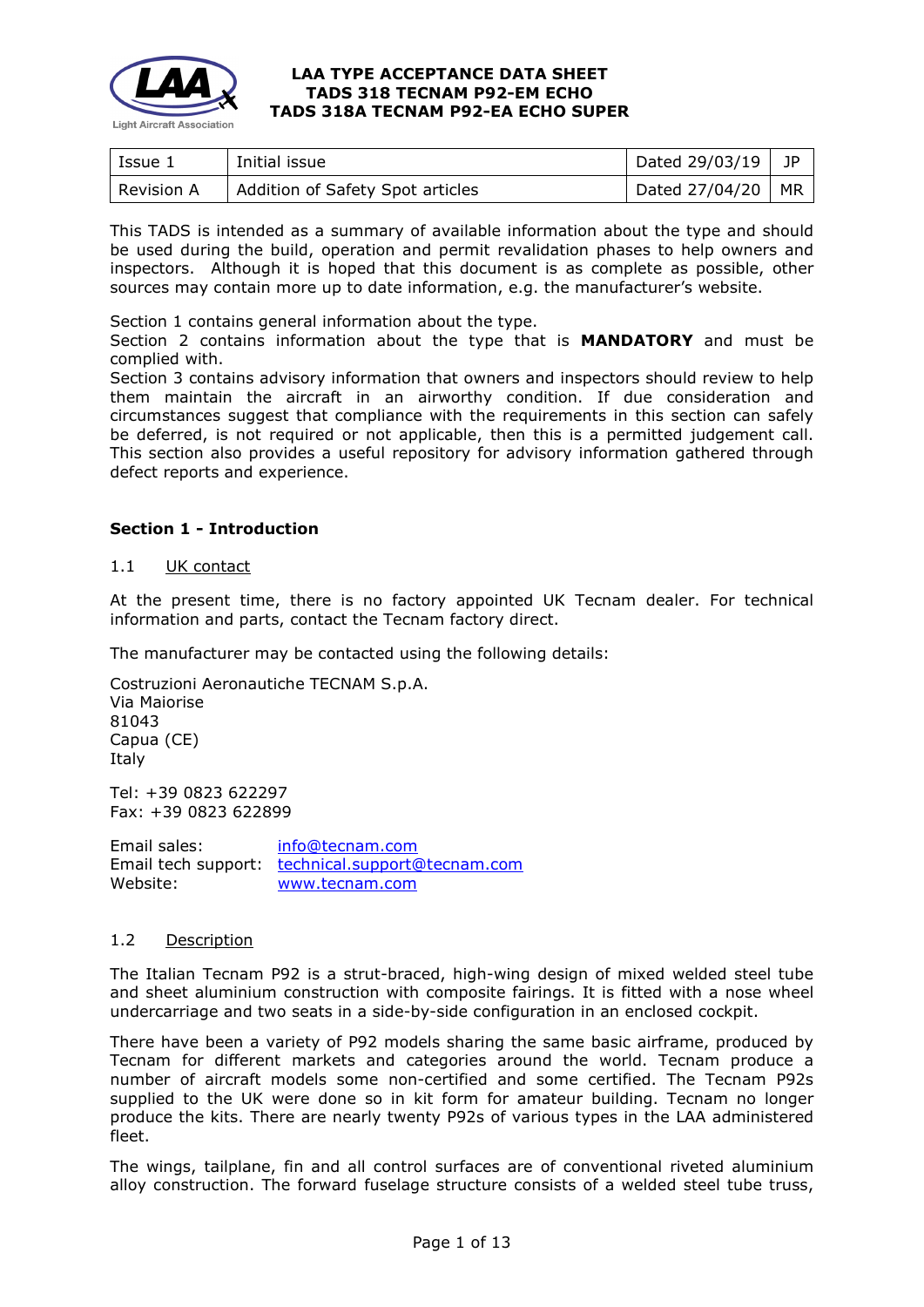

aluminium clad, while the rear fuselage is a riveted aluminium alloy sheet monocoque. A moulded fibreglass or carbon fibre fairing forms the rear turtledeck.

The wings are of single spar construction, entirely aluminium alloy covered and braced by a single extruded aluminium strut either side. The ailerons and flaps are of riveted aluminium alloy construction, fabric covered. The ailerons and flaps are fitted with setback piano-type top hinges giving substantial aerodynamic balance. The wings, flaps and ailerons are of a type essentially the same as those fitted to the aluminium-winged variant of the Italian Sky Arrow 650T aircraft. The ailerons and flaps are of THE slotted type.

The flaps are operated using an electric ram, the position being indicated by a cableoperated mechanical gauge. The ailerons, all-flying horizontal stabiliser and rudder are operated by a conventional system of cables, pulleys, bellcranks and pushrods. The allflying horizontal stabilizer is fitted with an anti-balance tab which also functions as a pitch trim tab, operated via a MAC electric servo controlled via a cockpit rocker switch. Trim position is indicated by an electric indicator.

A tricycle undercarriage is fitted to the aircraft, the main legs being of cantilever spring type and the steerable nose leg being a trailing link sprung by rubber bushes in compression.

A conventional gascolator is fitted to the lower portion of the firewall. A two-piece engine cowling of mixed aluminium alloy and composite construction is fitted. The propeller is a fixed pitch wooden propeller type developed specially for this airframe/engine combination by GT Tonini.

## *P92 Model Variations*

#### P92-EM Echo

The P92-J Echo is a factory-built JAR-VLA type-certified model with a maximum gross weight of 535 kg. The P92-S Echo is a non-certified, factory built variant, which has been made in considerable numbers for the European 450 kg 'ultralight' market. The P92-EM Echo variant was supplied in kit form to the UK for assembly as an amateur-built project.

The airframe of the P92-EM model is identical to that of the P92-J, the only significant differences being the use of a non-certified variant of the Rotax 912 engine, GRP main undercarriage legs rather than steel, omission of fuel tank finger strainers and substitution of commercial hardware instead of aircraft specification hardware in various non-critical locations. Many of these modifications were carried out to reduce the aircraft's basic weight.

The inboard leading edge sections of the wings are formed by twin glass-fibre fuel tanks, each of 35 litre capacity. The fuel contents are visible directly through a clear area in the tank 'root rib', suitably calibrated and easily visible to the pilot.

In order to reduce the empty weight of the P92-E model sufficiently to comply with BCAR Section S23, S25, S29 within a maximum gross weight of 450 kg, the following measures have been taken, in this form the aircraft is designated Tecnam P92-EM Echo:

- 1. The standard water-cooled Rotax 912-UL engine has been replaced by a Jabiru 2200A 80 BHP four cylinder, four stroke engine. The engine is air-cooled using standard Jabiru cylinder cooling air ducts and is mounted using a conventional welded steel tube truss type mount using the standard Jabiru rubber vibration absorbers. It is fitted with a standard Jabiru engine-driven mechanical fuel pump, electric starter and internal alternator.
- 2. Glass fibre main undercarriage legs are fitted rather than normal steel. This is a standard option on 450 kg ultralight versions of the P92, P92-S and P92-E.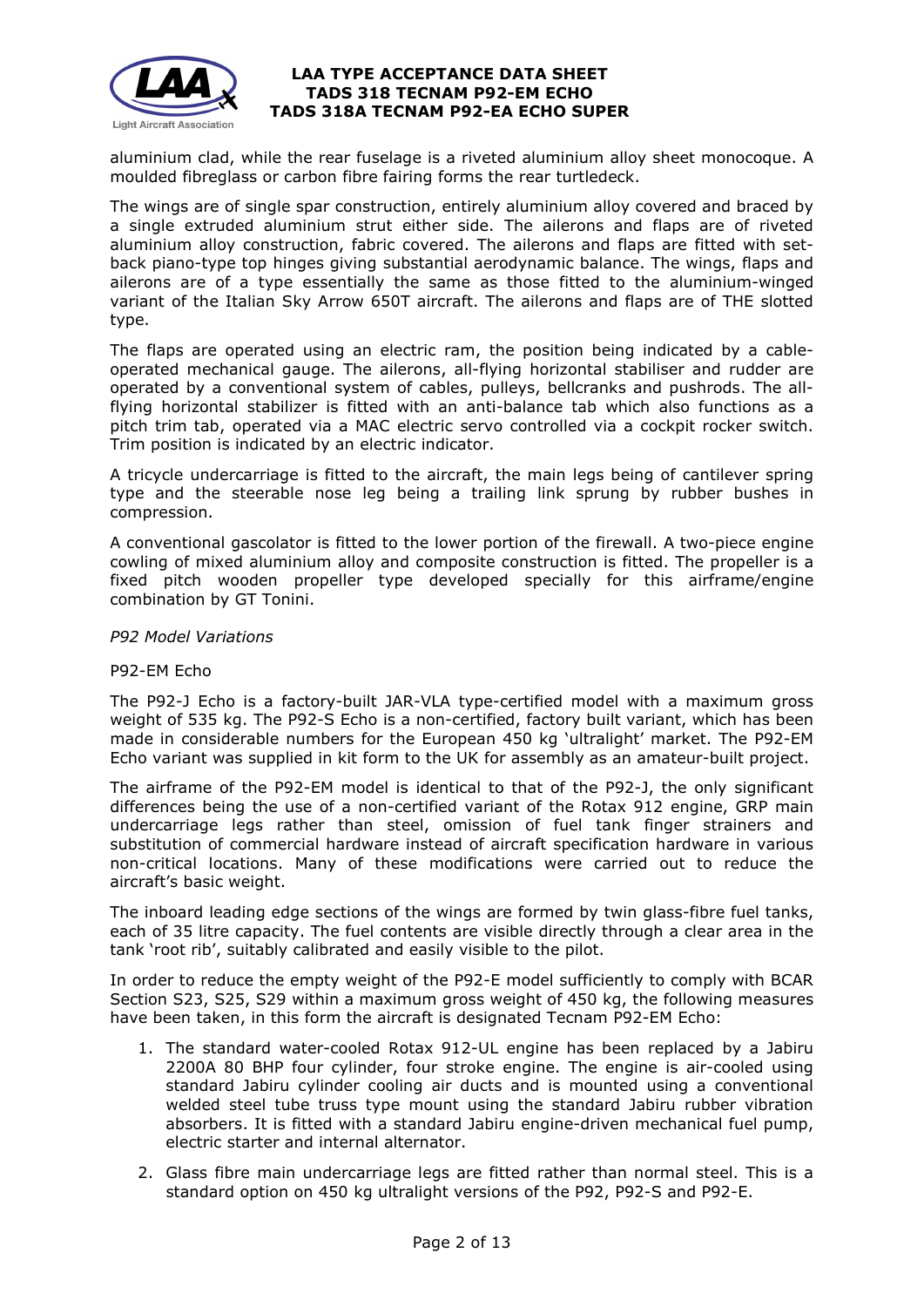

- 3. Ailerons and flaps are fabric covered rather than aluminium clad. This is a standard option on 450 kg ultralight versions of the P92, P92-S and P92-E and standard on the certificated P92-J.
- 4. An aluminium alloy wing leading edge option is used rather than the heavier moulded composite leading edge. This is a standard option on the 450 kg ultralight versions of the P92, P92-S and P92-E.
- 5. There is an option of a lightweight type 'short' GRP rear fuselage cockpit fairing. The extended fairing of the P92-S, which blends into the fin fillet, may only be used if the lightweight carbon fibre option is selected, the weight of the GRP 'long' fairing being excessive.
- 6. The cockpit interior trim panel, wheel spats, landing lamp and electric fuel boost pump have been omitted.

## *P92-EM Echo (Modified)*

A few of the LAA administered P92s have been modified by replacing the UK standard fit Jabiru engine.

The alternative engine modification is to fit the Rotax 912-ULS (100 bhp) engine. In this form the aircraft has too high an empty weight to qualify as a microlight, and becomes an SEP (Group A) aircraft. The appropriate maximum gross weight in this configuration is 535 kg which equates to that for the factory-built JAR-VLA type certified model, which this aircraft now closely replicates.

Various other modifications need to be carried out when replacing the Jabiru with the Rotax 912-ULS, apart from the engine and its ancillaries. These include a stainless-steel firewall, a new engine mount and cowlings. In addition, the steel main undercarriage legs replace the fibreglass ones and a rudder mass balance has also been retro-fitted to the top of the rudder.

## *P92-EA Echo*

The P92-EA Echo version is an SEP (Group A) kit model, the only significant difference being that the –EM has a composite main undercarriage substituted to save weight.

One LAA administered P92-EA Echo has been subsequently modified from standard with a UL Power 260i engine. The engine is air-cooled using standard cylinder cooling air ducts and is installed using the standard Jabiru engine mount. The standard propeller as in the Jabiru engine installation is used, a fixed pitch wooden propeller type developed specially for this airframe/engine combination by GT Tonini. The engine is fitted with a standard UL power engine-driven mechanical fuel pump, electric starter and internal alternator, and a single battery installation.

A conventional fuel header tank has been fitted to facilitate the addition of a vapour return line which is essential to the injected UL Power 260i engine and an electric fuel boost pump is fitted. A rudder mass balance has also been retro-fitted to the top of the fin, as is standard for the Rotax 912 ULS powered version.

#### *P92-EA Super Echo*

The P92-EA Echo Super is a version of the certified P92-JS Echo, supplied in kit form for amateur build, non-certified status.

The wing roots contain twin fuel tanks each of 35 litre capacity. The fuel contents are monitored using float type senders connected to gauges situated on the instrument panel.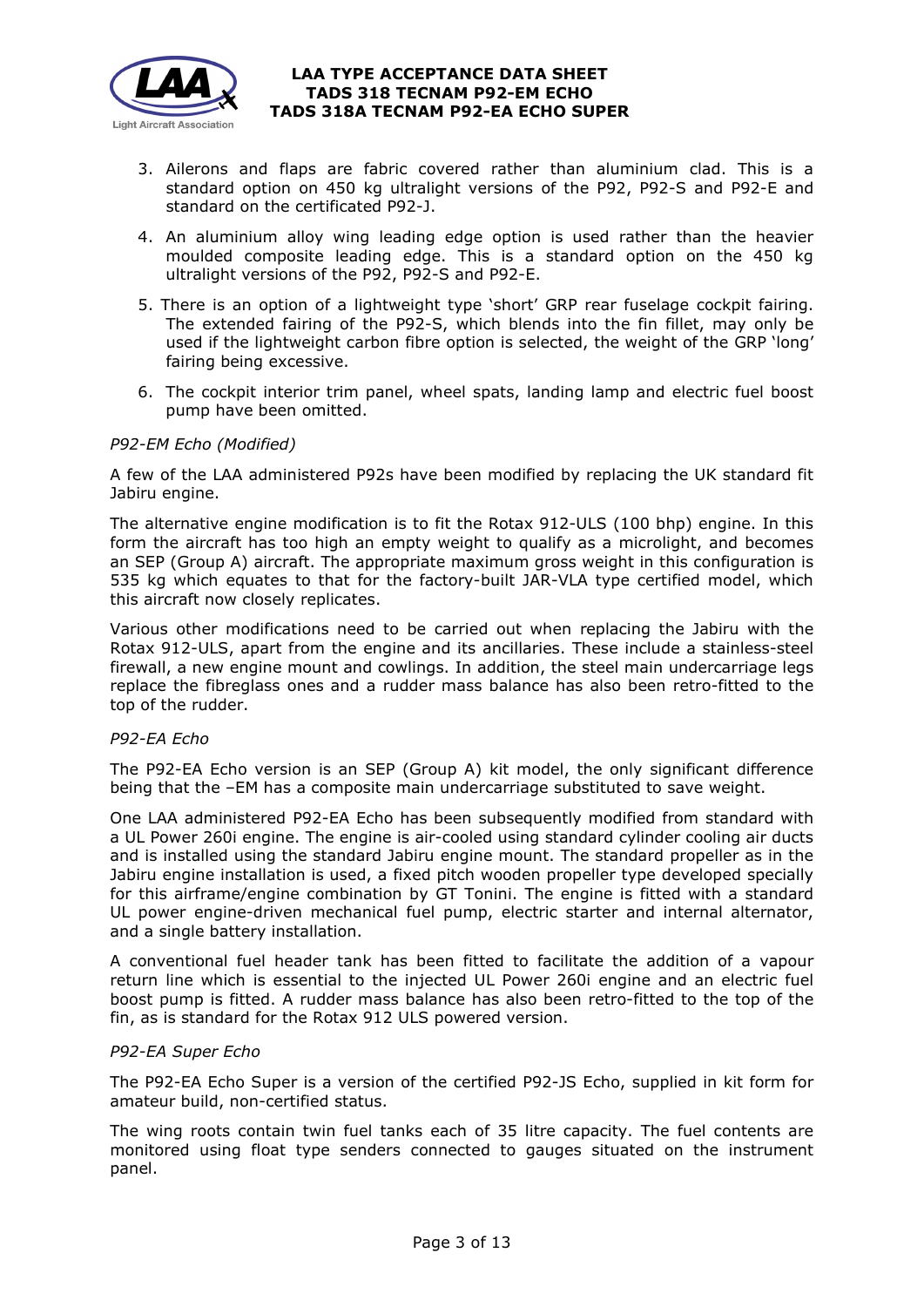

The engine fitted to the P92-EA Echo-Super is the Rotax 912-ULS 100 bhp, four cylinder, four stroke, water-cooled unit. The engine is mounted using a conventional welded steel tube truss type mount. The engine is fitted with a standard Rotax engine-driven mechanical fuel pump, electric starter and internal alternator. A conventional gascolator is fitted to the lower portion of the firewall. An electric fuel boost pump is also fitted. A two-piece engine cowling consists of a mixed aluminium alloy and composite construction. The propeller is a fixed pitch wooden propeller type developed specially for this airframe/engine combination by GT Tonini. In addition, when fitted with the Rotax 912-ULS engine PFA requires fitment of the Tecnam retro-fit rudder mass-balance and steel main undercarriage.

The P92-EM Echo with the Jabiru engine is classed as a microlight with a MTWA of 450 kg. When the aircraft has been modified with either the Rotax 912-ULS the aircraft becomes an SEP (Group A) aeroplane with an increase in MTWA to 535 kg. The P92-EA Echo are SEP (Group A) aeroplanes with a MTWA of 535 kg whereas the Super Echo is an SEP (Group A) with a 550 kg MTWA.

Propellers in use on the LAA administered P92 fleet are manufactured by either Hercules or GT Tonini. Note that the only propeller(s) approved for an individual aircraft are those listed on the individual aircraft's Operating Limitations document or in the PTL/1 (Propeller Type List) for the type.

# **Section 2 – Mandatory information for owners, operators and inspectors**

At all times, responsibility for the maintenance and airworthiness of an aircraft rests with the owner. A condition stated on a Permit to Fly requires that: "the aircraft shall be maintained in an airworthy condition".

# 2.1 Fast Build Kit 51% Compliance

The P92 kit was assessed by the LAA as meeting the 51% rule.

# 2.2 Build Manual

A build manual was supplied by Tecnam with the kit.

## 2.3 Build Inspections

Build inspection schedule 2 (metal aircraft).

Inspector approval codes A-A, A-M or M (Renegade Spirit only). Inspector signing off final inspection also requires 'first flight' endorsement.

## 2.4 Flight Manual

Tecnam provided a **[P92 Jabiru Aircraft Flight](http://www.lightaircraftassociation.co.uk/engineering/TADs/318/P92%20Classic%20Jabiru%20AFM%20Ed%201%20Rev%200.pdf) Manual** with the aircraft kit. Obviously, there will be differences in the AFM for aircraft that have been subsequently modified with different engines etc.

LAA Engineering holds some other P92 variant Aircraft Flight Manuals on file for reference purposes.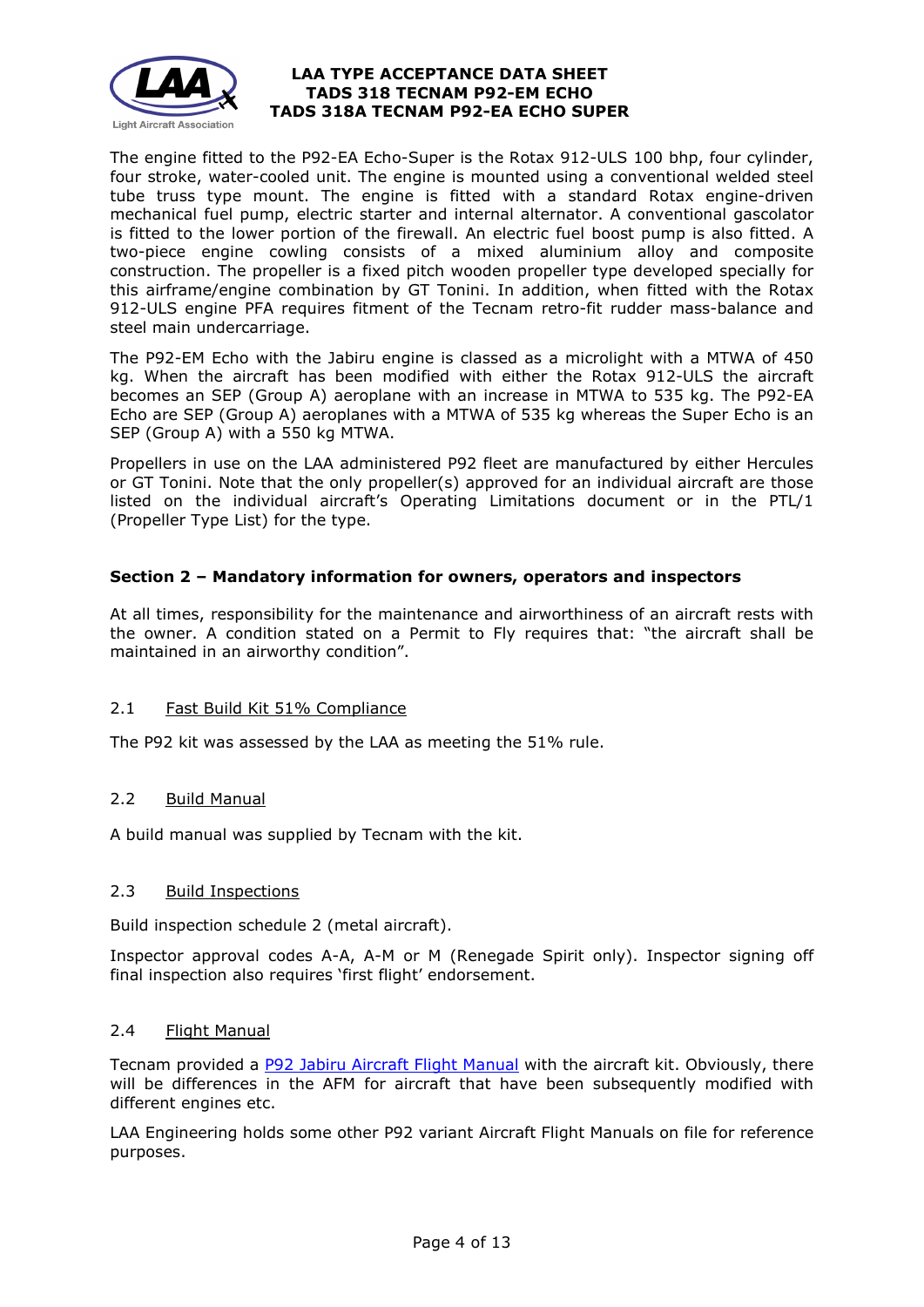

# 2.5 Mandatory Permit Directives

None applicable specifically to this aircraft type.

Also check the LAA website for MPDs that are non-type specific [\(TL2.22\)](http://www.lightaircraftassociation.co.uk/engineering/TechnicalLeaflets/Operating%20An%20Aircraft/TL%202.22%20non-type%20specific%20MPDs.pdf).

## 2.6 LAA Required Modifications (including LAA issued AILs, SBs, etc)

To meet LAA requirements, the following modifications were specified and agreed by Tecnam for both the –EA and –EM models:

| Reference   | Subject                                                                                                                                                                                                                                                                                                                                                                   | Classification | Applicability                  |
|-------------|---------------------------------------------------------------------------------------------------------------------------------------------------------------------------------------------------------------------------------------------------------------------------------------------------------------------------------------------------------------------------|----------------|--------------------------------|
| MOD-318-001 | Addition of seat stop bolts through<br>seat slides.                                                                                                                                                                                                                                                                                                                       | A              | $-EM, -EA$ &<br>-EA Echo Super |
| MOD-318-002 | Revised centre lap strap attachment<br>to achieve satisfactory lap strap<br>geometry.                                                                                                                                                                                                                                                                                     | $A^*$          | $-EM, -EA$ &<br>-EA Echo Super |
| MOD-318-003 | Cabin door latch - cable between<br>latch mechanism and internal handle<br>replaced by a piano wire pushrod to<br>prevent internal handle closing<br>unless latch bolt is fully extended.<br>Pushrod supported at intervals by<br>aluminium alloy 'p' clips. Alignment<br>marks added to inside of cockpit<br>door to show angle of handle when<br>door catch fully home. | A              | $-EM, -EA$ &<br>-EA Echo Super |
| MOD-318-004 | Warning placards added adjacent to<br>cowling latches to alert owners to<br>correct fastening procedure, 'Ensure<br>Lever Is Engaged Under Flange<br>Before Securing Camloc'.                                                                                                                                                                                             | A              | -EM, -EA &<br>-EA Echo Super   |
| MOD-318-005 | Aileron control link pushrod tube at<br>base of control column assembly<br>reinforced by the addition of welded<br>4130N finger straps over bushes at<br>each end to avoid reliance on weld in<br>tension for integrity of control<br>circuit.                                                                                                                            | A*             | -EM, -EA &<br>-EA Echo Super   |
| MOD-318-006 | Finger strainers added at fuel tank<br>outlets (standard parts from P92-J<br>model to be used in future).                                                                                                                                                                                                                                                                 | $A^*$          | -EM, -EA &<br>-EA Echo Super   |
| MOD-318-007 | Commercial marine turnbuckles in<br>rudder cables substituted by suitable<br>MS21251 aircraft turnbuckles<br>(standard parts from P92-J model).                                                                                                                                                                                                                           | $A^*$          | -EM, -EA &<br>-EA Echo Super   |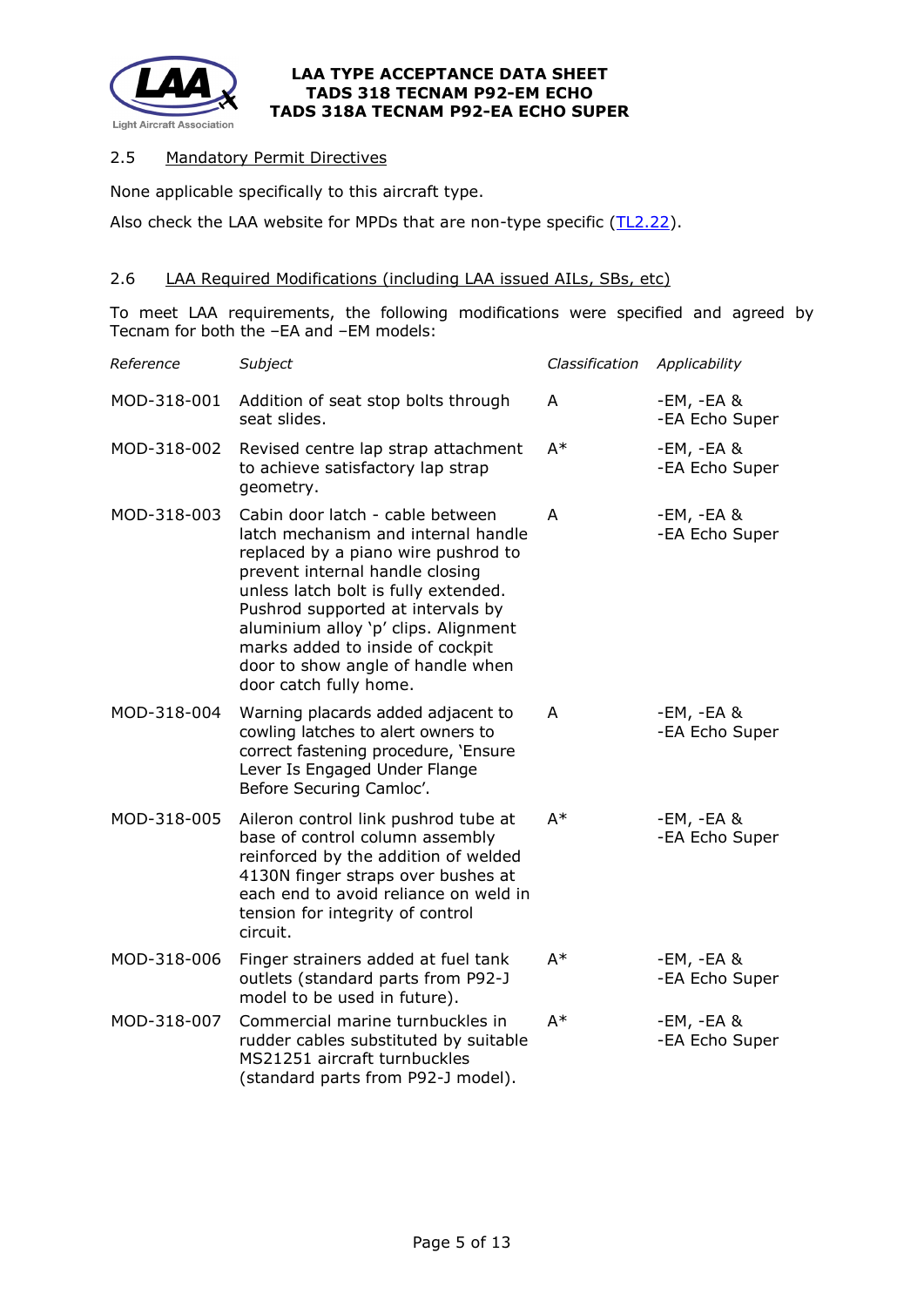

| MOD-318-008 | Holes in firewall for engine mount<br>pads opened out and penny washers<br>inserted, to allow mount pads to be<br>torqued up squarely onto front<br>fuselage frame rather than bolting<br>through compliant firewall material,<br>due to bolt fatigue considerations. | A  | -EM, -EA &<br>-EA Echo Super |
|-------------|-----------------------------------------------------------------------------------------------------------------------------------------------------------------------------------------------------------------------------------------------------------------------|----|------------------------------|
| MOD-318-009 | Addition of large diameter safety<br>washers adjacent to control system<br>rod-end bearings (except those<br>trapped within a fork fitting) to<br>prevent rod coming adrift if spherical<br>bearing slips out of socket when<br>worn.                                 | A  | -EM, -EA &<br>-EA Echo Super |
| MOD-318-010 | Addition of Lexan shields to control<br>pulleys Addition of Lexan protective<br>shields over aileron cable pulleys in<br>cockpit floor area to prevent jam risk<br>from loose articles alongside seats                                                                | A  | -EM, -EA &<br>-EA Echo Super |
| MOD-318-011 | Addition of starter engaged warning<br>light (wired in parallel with starter<br>motor) and suitable cockpit placard<br>adjacent to warning light on<br>instrument panel 'starter engaged<br>warning light'.                                                           | A  | -EM, -EA &<br>-EA Echo Super |
| MOD-318-012 | Seat harnesses changed to improved<br>3-point aircraft type harness.<br>Harness supplied with kit shared a<br>common strap for lap strap and<br>shoulder harness, contrary to<br>standard aircraft practise.                                                          | A* | -EM, -EA &<br>-EA Echo Super |
| MOD-318-013 | Addition of suitable water drain holes<br>to all fabric-covered surfaces as<br>required.                                                                                                                                                                              | A  | -EA Echo Super               |
| MOD-318-014 | Flap hinges, addition of washers<br>under nuts                                                                                                                                                                                                                        | A  | -EA Echo Super               |
| MOD-318-015 | Anti-vibration mount for electric fuel<br>pump                                                                                                                                                                                                                        | A  | -EA Echo Super               |

\*Asterisked modifications were incorporated in the UK standard kit as supplied to the builder.

## 2.7 Additional engine operating limitations to be placarded or shown by instrument markings

Notes:

- Refer to the engine manufacturer's latest documentation for the definitive parameter values and recommended instruments.
- parameter values and recommended modernicity.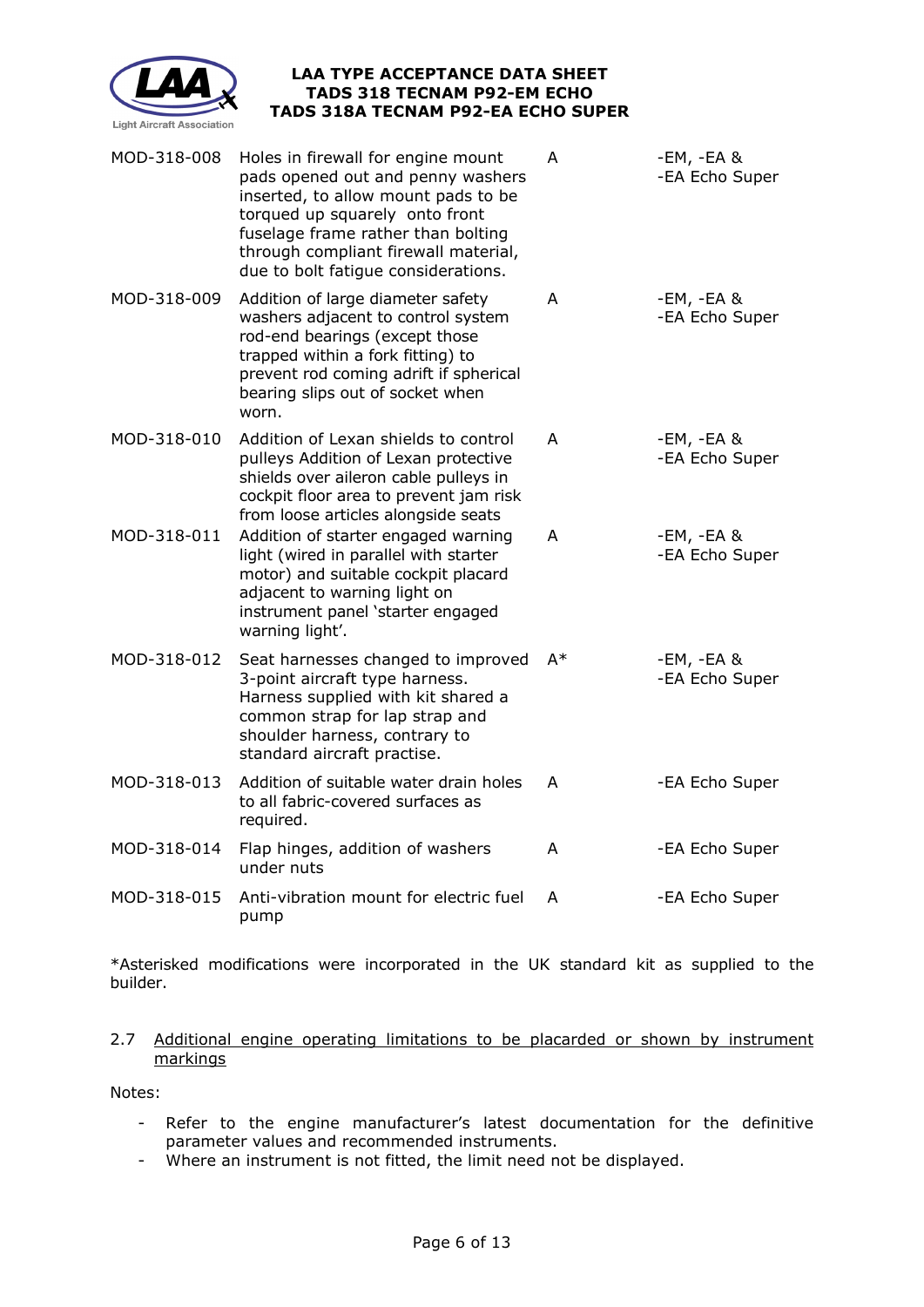

# 2.8 Control surface deflections

| P92 Echo Super                       |                   |                              |  |  |  |
|--------------------------------------|-------------------|------------------------------|--|--|--|
|                                      | Up                | $20^{\circ}$ +/-2°           |  |  |  |
| Ailerons (starting from tip line up) | Down              | $15^{\circ}$ +/-2 $^{\circ}$ |  |  |  |
|                                      | Leading edge up   | $2^{\circ}$ +/-1 $^{\circ}$  |  |  |  |
| Stabilator                           | Leading edge down | $12^{\circ}$ +/-1 $^{\circ}$ |  |  |  |
| Stabilator tab                       | Up                | $20^{\circ}$                 |  |  |  |
| (stab set to 0°, see figure below    | Down              | $15^{\circ}$                 |  |  |  |
|                                      | Left              | $25^\circ$                   |  |  |  |
| Rudder                               | Right             | 25°                          |  |  |  |
|                                      | Up                | $0^{\circ}$ +/-2 $^{\circ}$  |  |  |  |
| Flaps (maximum travel)               | Down              | $38^{\circ}$ +/-2 $^{\circ}$ |  |  |  |

## Stabilator neutral setting:



# 2.9 Operating Limitations and Placards

Note that the wording on an individual aircraft's Operating Limitations document takes precedence, if different.

Due to the many variations of category, engines and propellers the following are examples for information purposes only.

## *Tecnam P92-EM Echo (Jabiru 2200A)*

1. Maximum number of occupants authorised to be carried: Two

2. The aircraft must be operated in compliance with the following operating limitations, which shall be displayed in the cockpit by means of placards or instrument markings:

2.1 Aerobatic Limitations

The aeroplane is permitted to fly only for non-aerobatic operation. In this context non-aerobatic operation includes:

- i) Any manoeuvre necessary for normal flying
- ii) Intentional stalls from level flight
- iii) Steep turns in which the angle of bank doesn't exceed 60°.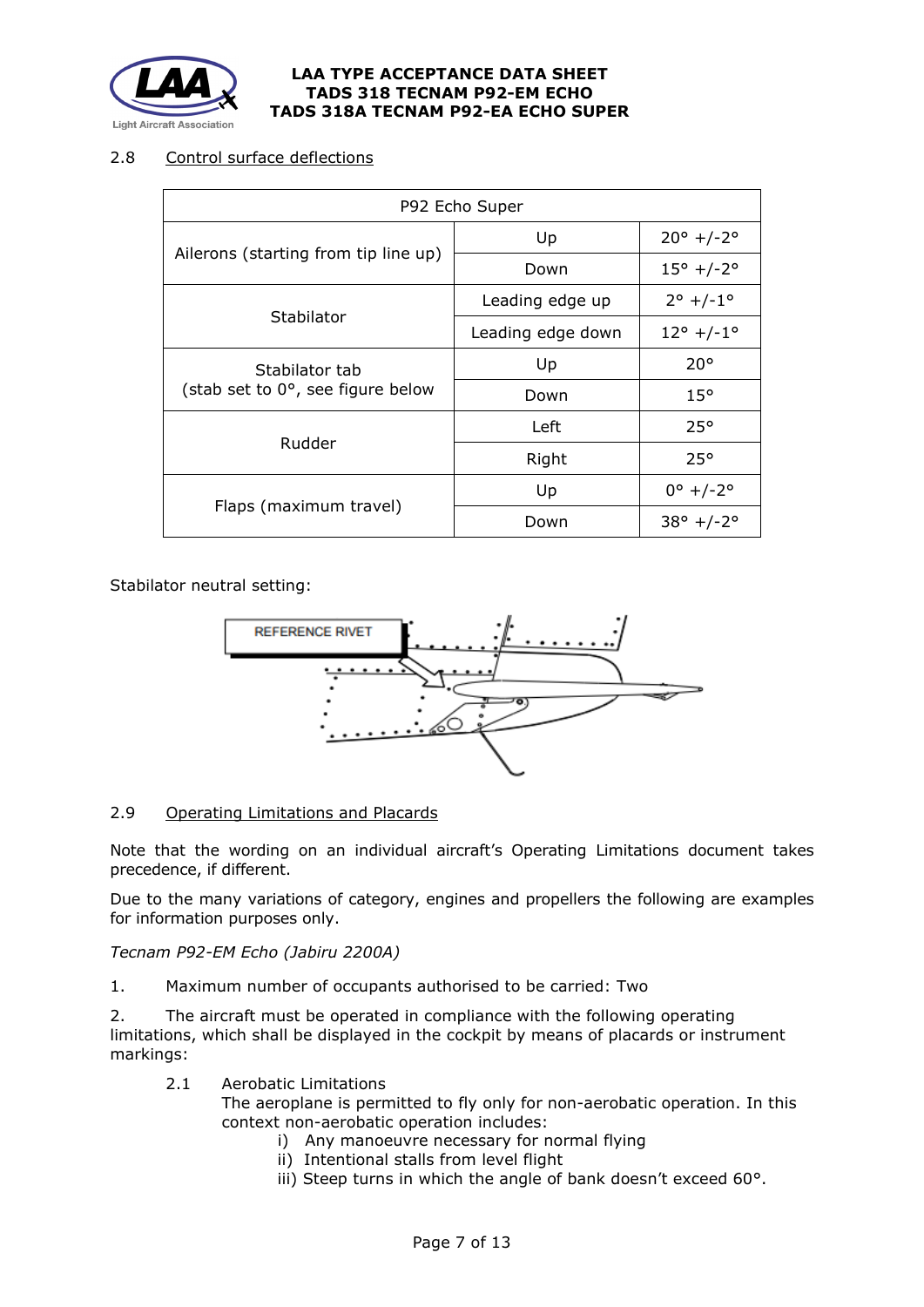

Intentional spinning is prohibited.

Aerobatic manoeuvres are prohibited. Intentional spinning is prohibited.

- 2.2 Loading Limitations Maximum Total Weight Authorised: 450 kg (992 lbs) CG Range: 322 mm to 364 mm (12.7" to 14.3") aft of datum Datum Point is: The leading edge of the wing
- 2.3 Engine Limitations: Jabiru 2200A Maximum engine RPM: 3300 Maximum continuous engine RPM: 3150
- 2.4 Airspeed Limitations Maximum Indicated Airspeed (Vne): 113 kts (130 mph) Maximum indicated airspeed, flaps extended: 60 kts (69 mph) Maximum indicated airspeed, rough air (Vno): 95 kts (110 mph)
- 2.5 Other Limitations The aircraft shall be flown by day and under Visual Flight Rules only. Smoking in the aircraft is prohibited. Maximum baggage weight: 20 kg (44 lbs)

Additional Placards:

"Occupant Warning - This Aircraft has not been Certificated to an International Requirement"

A fireproof identification plate must be fitted to fuselage, engraved or stamped with aircraft's registration letters.

*Tecnam P92-EM Echo (Modified) (Rotax 912-ULS)*

1. Maximum number of occupants authorised to be carried: Two

2. The aircraft must be operated in compliance with the following operating limitations, which shall be displayed in the cockpit by means of placards or instrument markings:

- 2.1 Aerobatic Limitations Aerobatic manoeuvres are prohibited. Intentional spinning is prohibited.
- 2.2 Loading Limitations Maximum Total Weight Authorised: 535 kg (1180 lbs) CG Range: 322 mm to 364 mm (12.7" to 14.3") aft of datum Datum Point is: The leading edge of the wing
- 2.3 Engine Limitations: Rotax 912 ULS Maximum engine RPM: 5800 Maximum continuous engine RPM: 5500
- 2.4 Airspeed Limitations Maximum Indicated Airspeed (Vne): 113 kts (130 mph) Maximum indicated airspeed, flaps extended: 60 kts (69 mph) Maximum indicated airspeed, rough air (Vno): 95 kts (110 mph)
- 2.5 Other Limitations The aircraft shall be flown by day and under Visual Flight Rules only. Smoking in the aircraft is prohibited.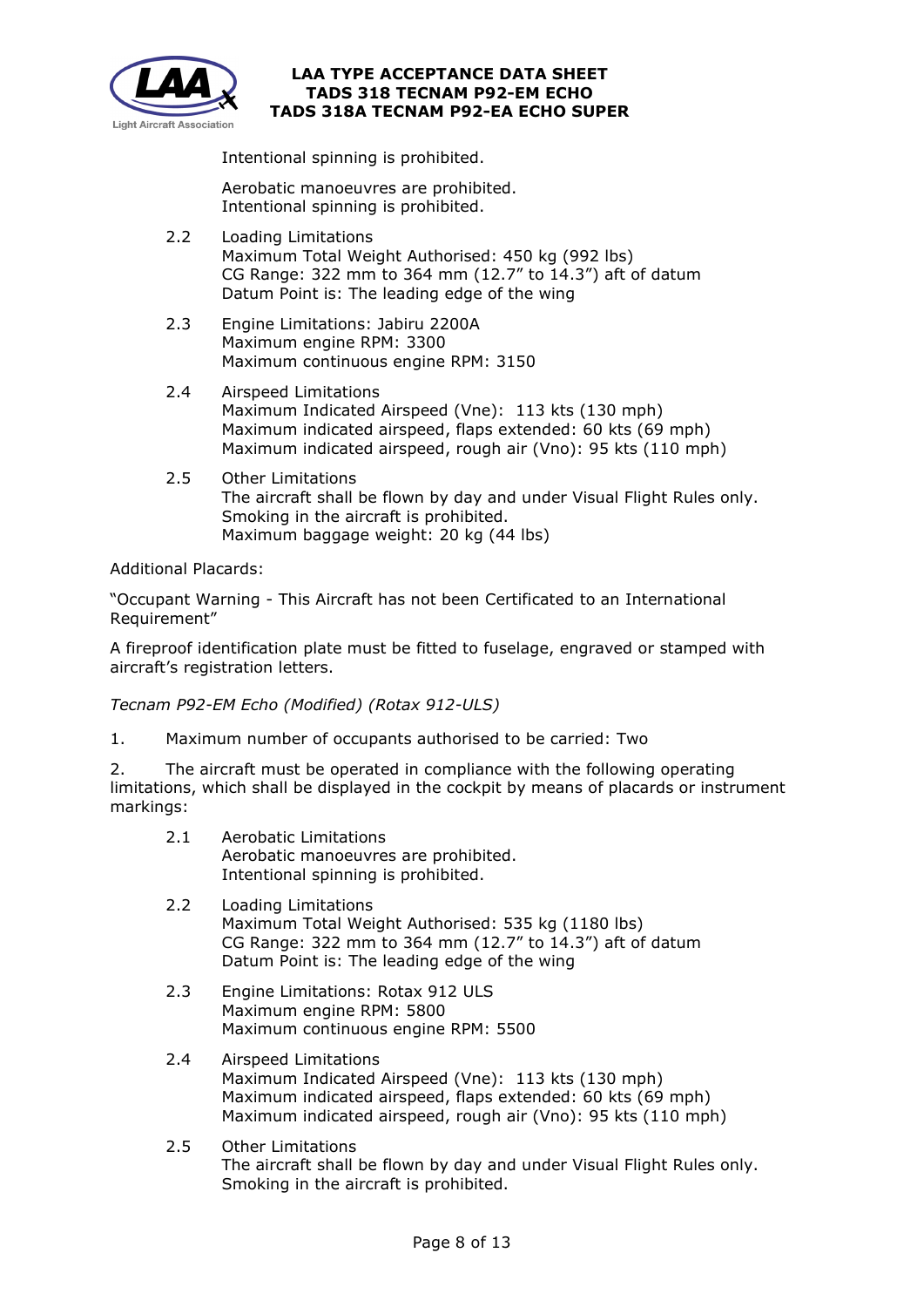

Additional Placards:

"Occupant Warning - This Aircraft has not been Certificated to an International Requirement"

A fireproof identification plate must be fitted to fuselage, engraved or stamped with aircraft's registration letters.

## *P92-EA Echo (Jabiru 2200A)*

1. Maximum number of occupants authorised to be carried: Two

2. The aircraft must be operated in compliance with the following operating limitations, which shall be displayed in the cockpit by means of placards or instrument markings:

- 2.1 Aerobatic Limitations Aerobatic manoeuvres are prohibited. Intentional spinning is prohibited.
- 2.2 Loading Limitations Maximum Total Weight Authorised: 500 kg (1102 lbs) CG Range: 322 mm to 364 mm (12.7" to 14.3") aft of datum Datum Point is: The leading edge of the wing
- 2.3 Engine Limitations: Jabiru 2200A Maximum Engine RPM: 3300 Maximum Continuous RPM: 3150
- 2.4 Airspeed Limitations Maximum Indicated Airspeed (Vne): 113 kts (130 mph) Maximum indicated airspeed, flaps extended: 60 kts (69 mph) Maximum indicated airspeed, rough air (Vno): 95 kts (110 mph)
- 2.5 Other Limitations The aircraft shall be flown by day and under Visual Flight Rules only. Smoking in the aircraft is prohibited. Maximum baggage weight: 20 kg (44 lbs)

Additional Placards:

"Occupant Warning - This Aircraft has not been Certificated to an International Requirement"

A fireproof identification plate must be fitted to fuselage, engraved or stamped with aircraft's registration letters.

*P92-EA Echo (UL Power 260i)*

1. Maximum number of occupants authorised to be carried: Two

2. The aircraft must be operated in compliance with the following operating limitations, which shall be displayed in the cockpit by means of placards or instrument markings:

- 2.1 Aerobatic Limitations Aerobatic manoeuvres are prohibited. Intentional spinning is prohibited.
- 2.2 Loading Limitations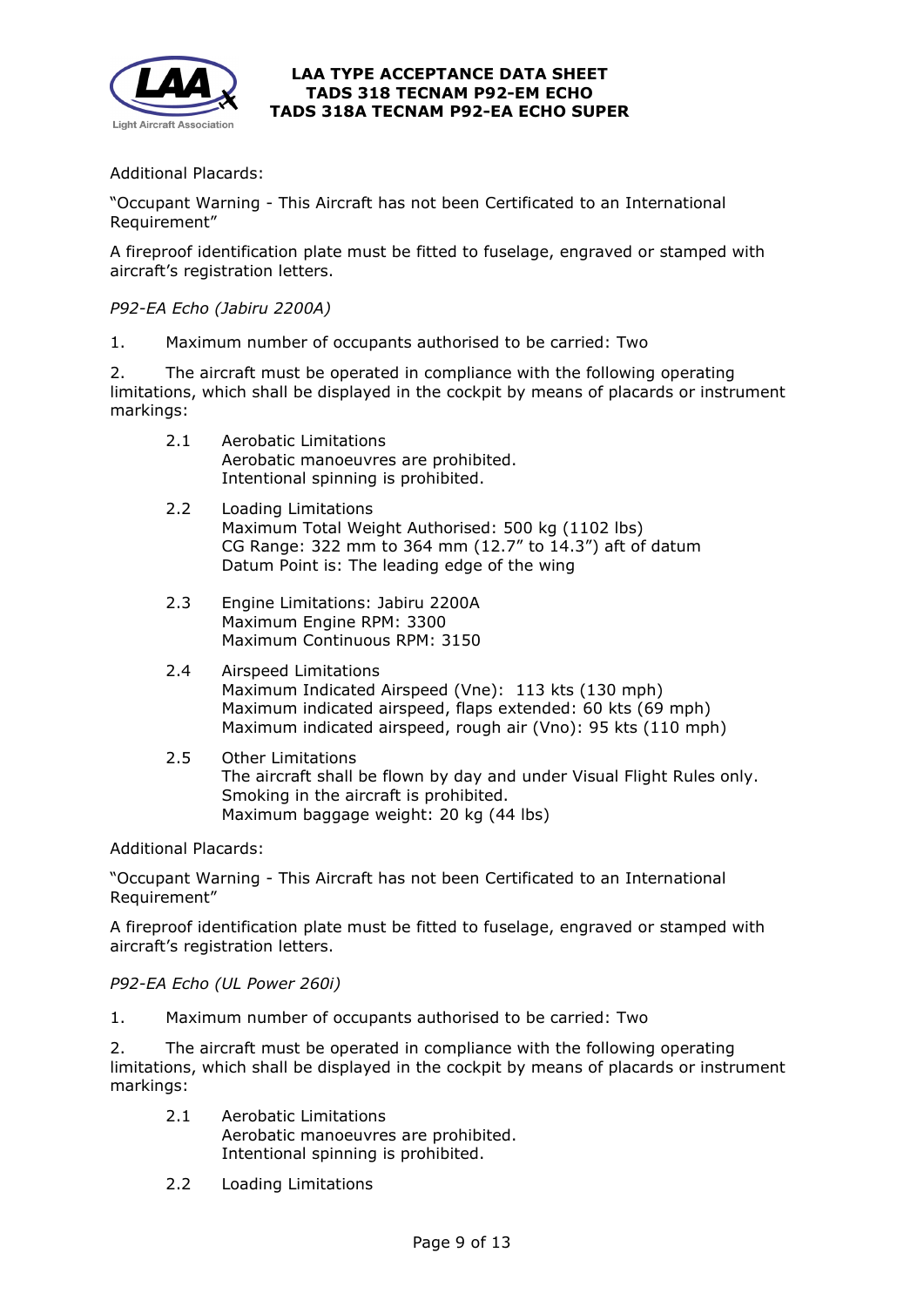

Maximum Total Weight Authorised: 535 kg (1180 lbs) CG Range: 322 mm to 364 mm (12.7" to 14.3") aft of datum Datum Point is: The leading edge of the wing

- 2.3 Engine Limitations: UL Power 260i Maximum Engine RPM: 3300 Maximum Oil Temperature: 120°C Maximum CHT: 180°C Maximum Continuous CHT: 160°C
- 2.4 Airspeed Limitations Maximum Indicated Airspeed (Vne): 113 kts (130 mph) Maximum indicated airspeed, flaps extended: 60 kts (69 mph) Maximum indicated airspeed, rough air (Vno): 95 kts (110 mph)
- 2.5 Other Limitations The aircraft shall be flown by day and under Visual Flight Rules only. Smoking in the aircraft is prohibited. Maximum baggage weight: 20 kg (44 lbs)

Additional Placards:

"Occupant Warning - This Aircraft has not been Certificated to an International Requirement"

A fireproof identification plate must be fitted to fuselage, engraved or stamped with aircraft's registration letters.

*Tecnam P92-EA Echo Super (Rotax 912-ULS)*

1. Maximum number of occupants authorised to be carried: Two

2. The aircraft must be operated in compliance with the following operating limitations, which shall be displayed in the cockpit by means of placards or instrument markings:

- 2.1 Aerobatic Limitations Aerobatic manoeuvres are prohibited. Intentional spinning is prohibited.
- 2.2 Loading Limitations Maximum Total Weight Authorised: 550 kg (1212 lbs) CG Range: 323 mm to 365 mm (12.7" to 14.4") aft of datum Datum Point is: The leading edge of the wing
- 2.3 Engine Limitations: Rotax 912 ULS Maximum engine RPM: 5800 Maximum continuous engine RPM: 5500
- 2.4 Airspeed Limitations Maximum Indicated Airspeed (Vne): 121 kts (139 mph) Maximum indicated airspeed, flaps extended: 68 kts (78 mph) Maximum indicated airspeed, rough air (Vno): 106 kts (122 mph)
- 2.5 Other Limitations The aircraft shall be flown by day and under Visual Flight Rules only.

Smoking in the aircraft is prohibited. Maximum baggage weight: 20 kg (44 lbs)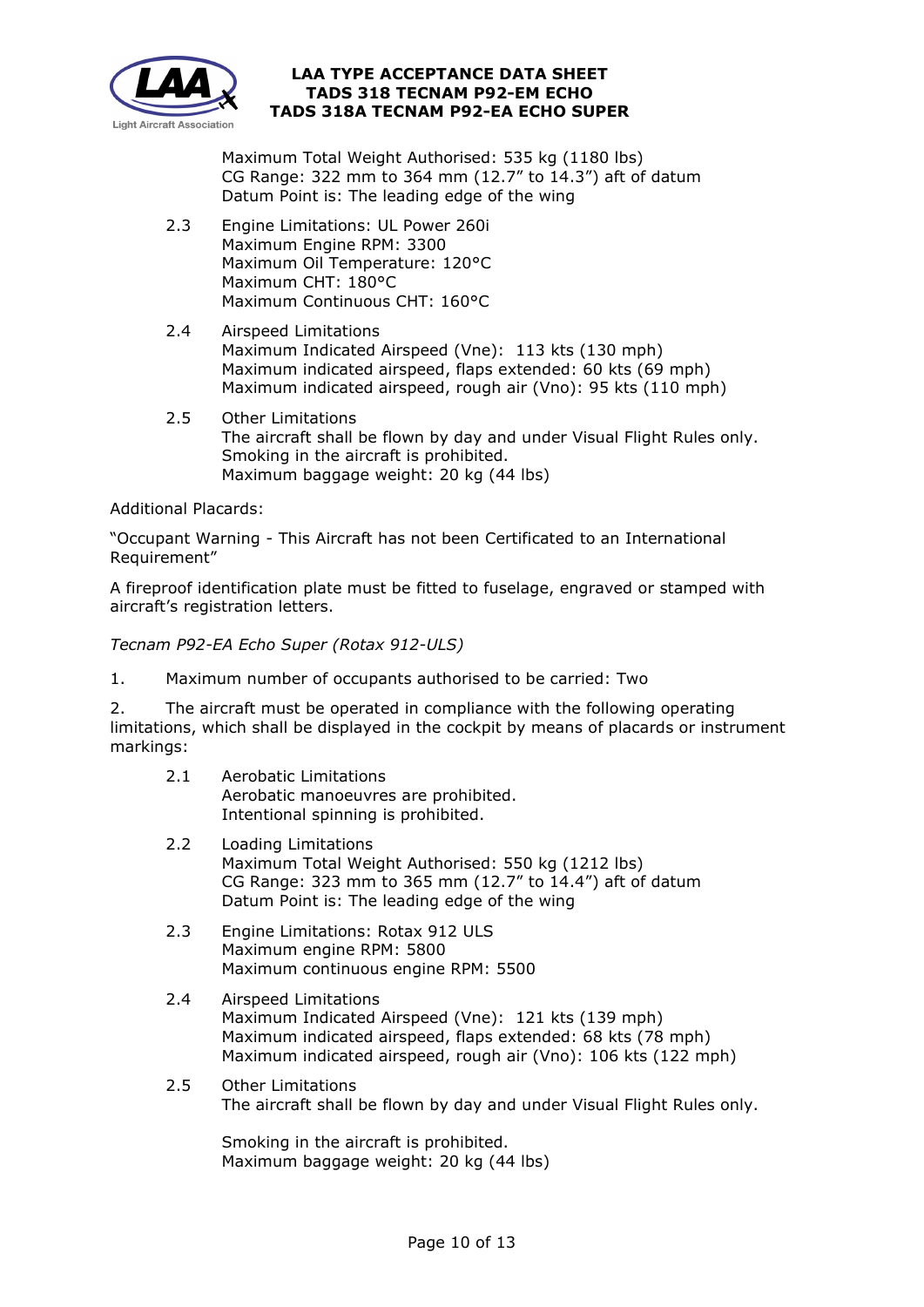

## Additional Placards:

"Occupant Warning - This Aircraft has not been Certificated to an International Requirement"

A fireproof identification plate must be fitted to fuselage, engraved or stamped with aircraft's registration letters.

### 2.10 Maximum permitted empty weight

A 'maximum permitted empty weight' is applicable to Tecnam P92 aircraft that are classed as microlights.

Further information on maximum permitted empty weights can be found in the following Technical Leaflets:

- 1. [TL 2.11: Placards, Labels and Registration Marks](http://www.lightaircraftassociation.co.uk/engineering/TechnicalLeaflets/Operating%20An%20Aircraft/TL%202.11%20Placards%20and%20Labels.pdf)
- 2. [TL 3.16: Guidance on Weight and Balance](http://www.lightaircraftassociation.co.uk/engineering/TechnicalLeaflets/Mods%20and%20Repairs/TL%203.16%20Weight%20and%20Balance%20Guidance%20Notes.pdf)

### **Section 3 – Advice to owners, operators and inspectors**

3.1 Maintenance Manual

Tecnam provided a [P92 Jabiru Maintenance Manual](http://www.lightaircraftassociation.co.uk/engineering/TADs/318/P92%20Classic%20Jabiru%20AMM%20Ed%203%20Rev%200.pdf) with the aircraft kit. The airframe maintenance information should be broadly the same for examples that have been subsequently modified.

### 3.2 Standard Options

There are no standard options.

#### 3.3 Manufacturer's Information (including Service Bulletins, Service Letters, etc)

Tecnam provide free access for owners to their [Service Bulletins](http://reservedarea.tecnam.com/Customer-Care/Service-Bulletins.aspx) in the [Customer Support](https://www.tecnam.com/customer-support/) section of their website. There is no requirement to register or log in to access the Service Bulletins.

Note: Tecnam produce P92s for a number of different markets around the world and in various categories. Service Bulletins should be checked to see if they apply to that particular P92 variant. The UK Jabiru-powered variant may not appear to be specifically identified but the airframes are broadly the same so all P92 SBs should be checked.

In the absence of any over-riding LAA classification, inspections and modifications published by the manufacturer should be satisfied according to the recommendation of the manufacturer. It is the owner's responsibility to be aware of and supply such information to their Inspector.

The following Service Bulletins were originally produced by the then UK Tecnam agent:

*Document Ref Subject*

- UK SB 001 Notes to assist constructors
- UK SB 002 Cabin door latch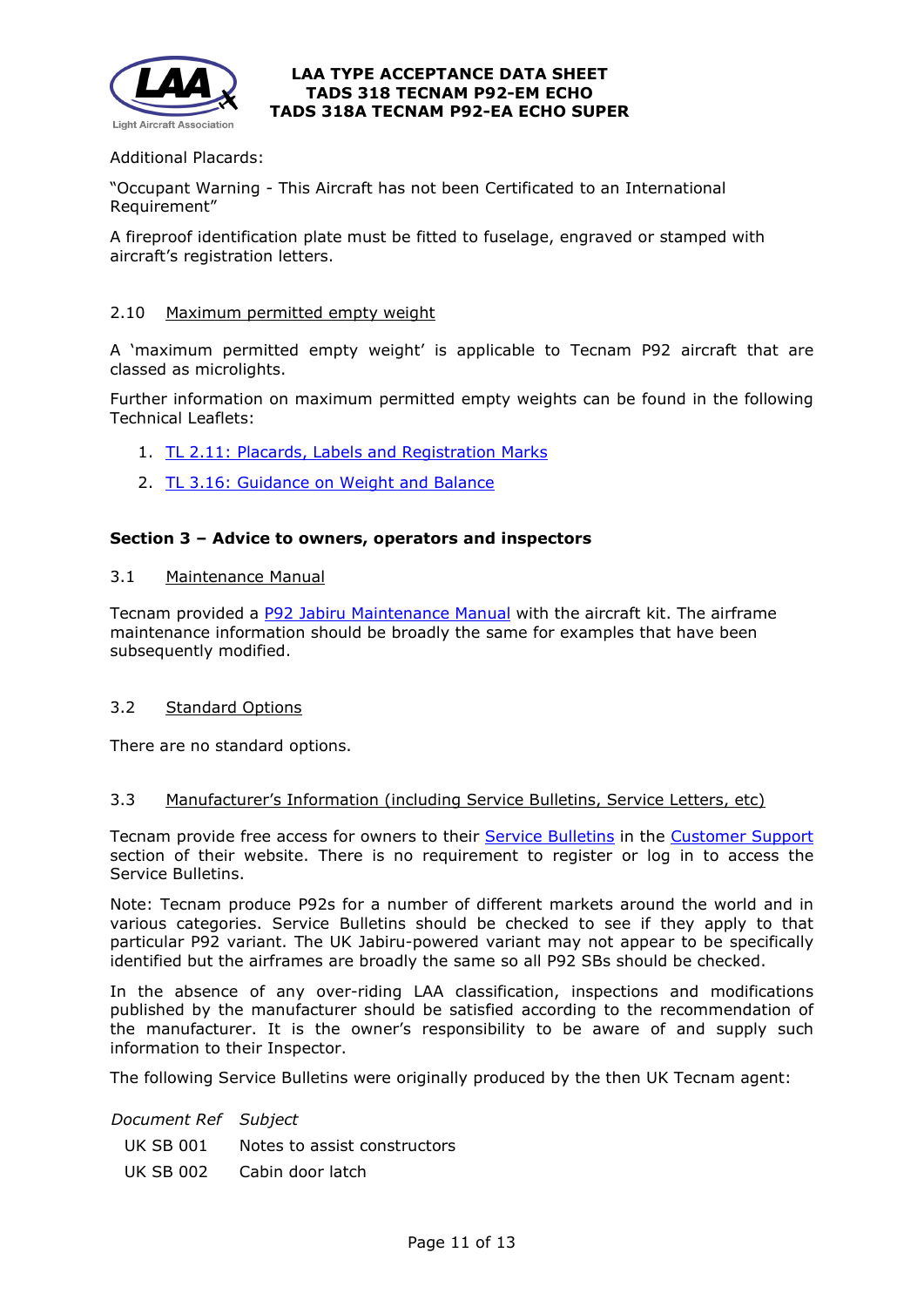

- UK SB 003 Safety washers added to rod ends
- UK SB 004 Addition of seat stop bolts
- UK SB 005 Engine mount attachment
- UK SB 006 Clearing threads in nuts and bolts
- UK SB 007 Addition of Lexan sheilds
- UK SB 008 Warning placards at cowl latches
- UK SB 009 Addition of starter warning light
- UK SB 010 Paints and materials
- UK SB 011 Brake fluid type
- UK SB 012 Exhaust outlet pipes
- UK SB 013 Rudder circuit
- UK SB 014 Nose gear pintle and throttle cable
- UK SB 015 Fitting the leading edge D box
- UK SB 016 Fabric covering the stabilators
- UK SB 017 Initial setting of trim tab
- UK SB 018 Positioning fuel tanks in wing
- UK SB 019 Fabric covering
- UK SB 020 Log book entries
- UK SB 021 Finishing the aircraft
- UK SB 022 Test flying
- UK SB 023 Batteries and ignition switches
- [UK SB 024](http://www.lightaircraftassociation.co.uk/engineering/TADs/318/P92%20UK%20SB024.pdf) Elevator control linkage checks
- [UK SB 025](http://www.lightaircraftassociation.co.uk/engineering/TADs/318/P92%20UK%20SB%20025.pdf) C of G in Jabiru powered P92
- UK SB 026 Use of Mogas in Jabiru engines
- UK SB 027 Leather shims on main gears and spark plugs in Jabiru engines
- [UK SB 028](http://www.lightaircraftassociation.co.uk/engineering/TADs/318/P92%20UK%20SB%20028.pdf) Jabiru 2200 engines Distributor rotor arms

# 3.4 Special Inspection Points

- 1. Pay particular attention to the setting of the aileron and flaps and elevator trim travel, in accordance with the build manual and Tecnam-UK information.
- 2. In the absence of a cable tensiometer, check cable tensions using the spring balance method in accordance with the instructions contained in the weight and balance section of the build manual.
- 3. Engine tick-over should be set at 800-900 rpm for Jabiru engines, using the setscrew on the butterfly-actuating lever. For Rotax 912ULS engines set idle to 1200 rpm.
- 4. The tachometer (for Jabiru engines) must be carefully adjusted in accordance with the manufacturer's leaflet including the section dealing with percentage adjustment of the upper and lower range. An optical digital counter (e.g. as available from RS components) should be used to check the readings. For Rotax engines no adjustment is needed but it is well to check readings.